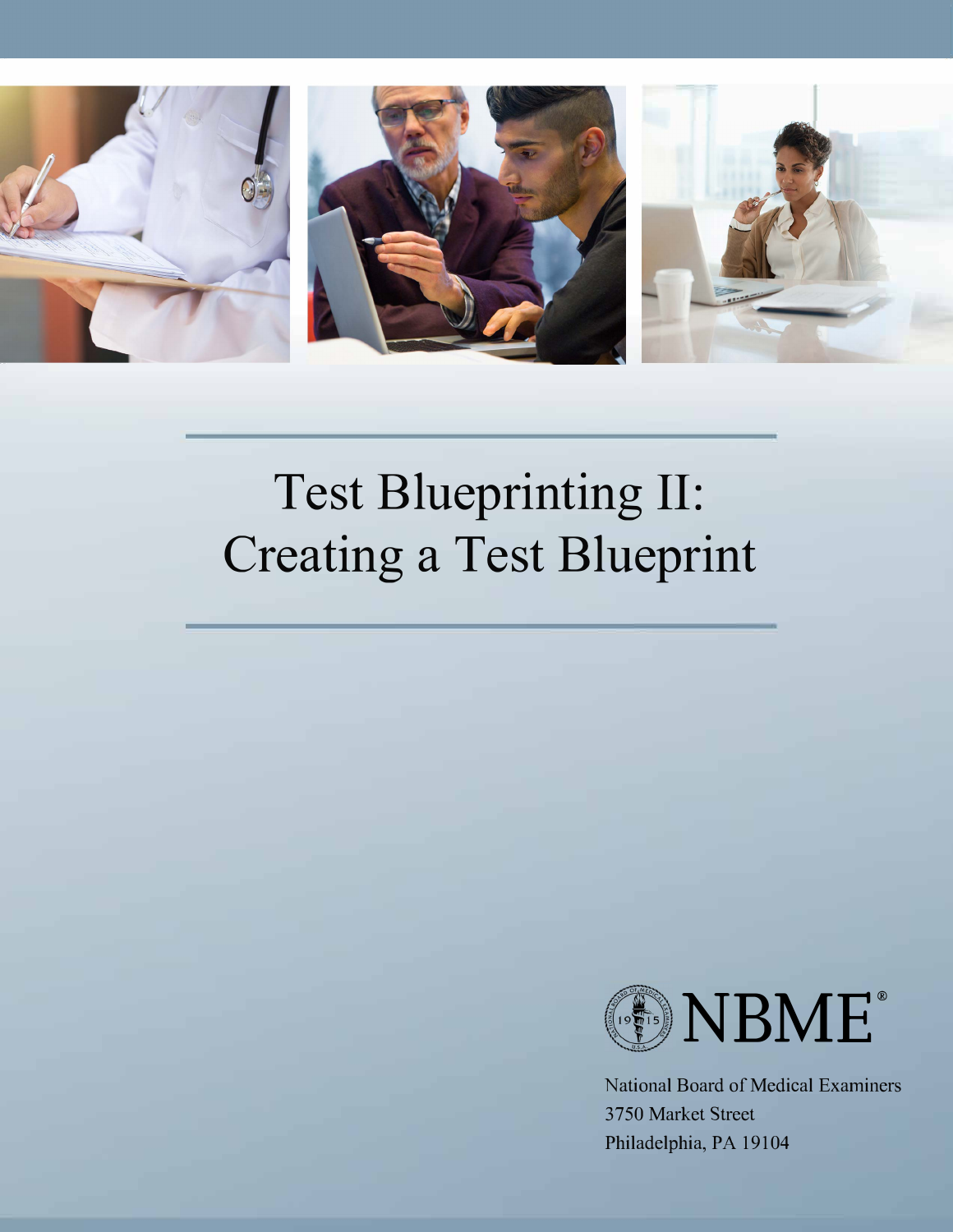# **Test Blueprinting II: Creating a Test Blueprint**

Copyright © 2019 National Board of Medical Examiners® (NBME®)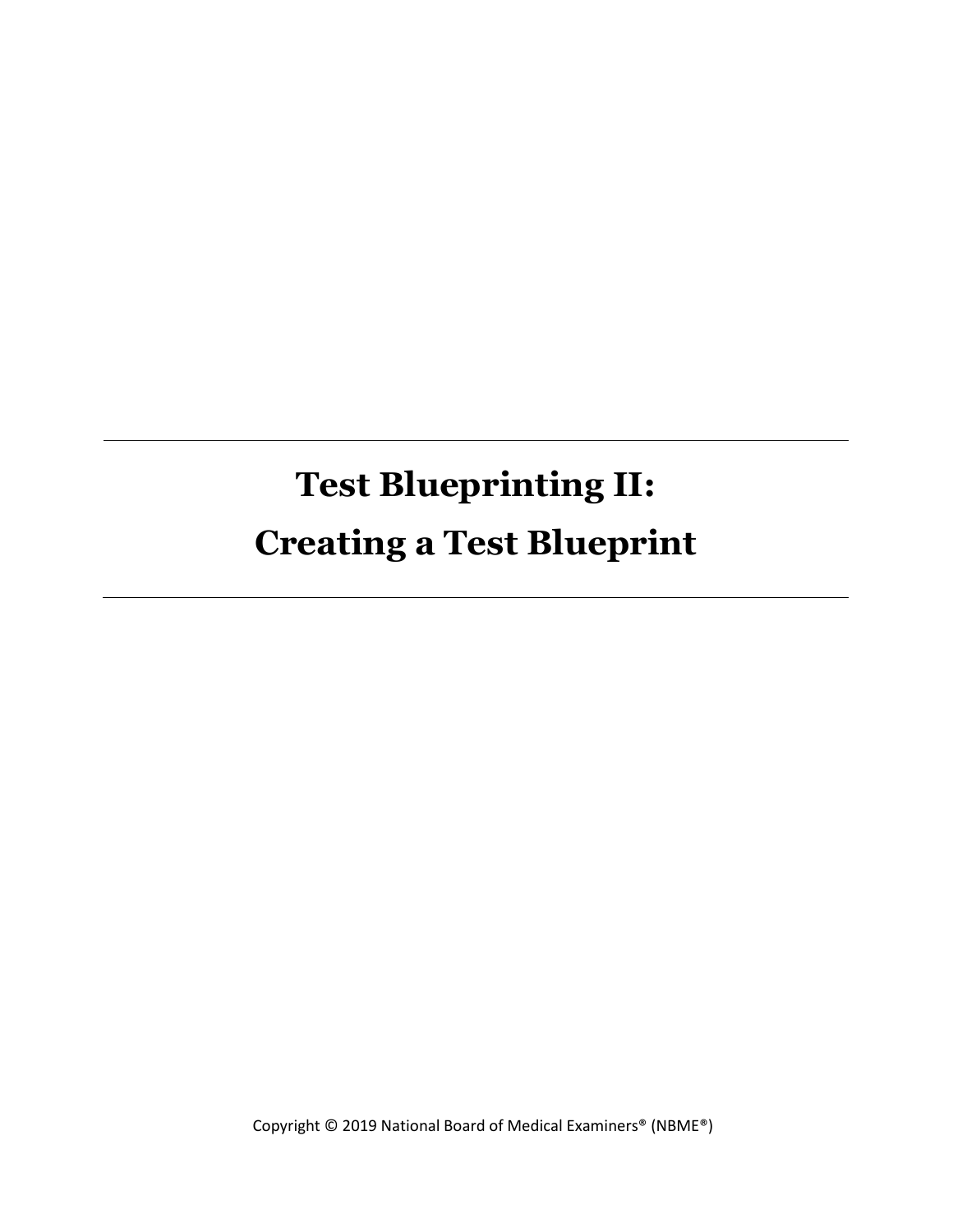# **Test Blueprinting II: Creating a Test Blueprint**

\_\_\_\_\_\_\_\_\_\_\_\_\_\_\_\_\_\_\_\_\_\_\_\_\_\_\_\_\_\_\_\_\_\_\_\_\_\_\_\_\_\_\_\_\_\_\_\_\_\_\_\_\_\_\_\_\_\_\_\_\_\_\_\_\_\_\_\_\_\_\_\_\_\_\_\_\_\_\_\_\_\_\_\_\_

# **Objectives**

By the end of this lesson, you should be able to:

- o Understand how course content and **learning objectives** will guide blueprint development
- o Develop a **test blueprint** to guide the development of your assessments

# **Introduction**

Consider yourself in the following scenario. You are preparing an end-of-course exam for your immunology course. You want to make sure your students have mastered the important material from the course, and you have a bank of 200 multiple-choice questions (MCQ) on immunology topics from a collaborative project with other immunology course instructors. How do you determine which questions to use on your exam to ensure your test is a high-quality, reliable, and defensible indicator of your students' knowledge?

Creating a **test blueprint** will help you plan which questions to include in your exam and ensure that it adequately assesses the **learning objectives** of the course. A test blueprint defines the knowledge and skills you want to assess and will enable you to build purpose-driven, successful assessments. A blueprint may also help you identify areas where your question pool may be lacking.

# **What is a Test Blueprint?**

A **test blueprint** is a list of key components defining your test, including:

- **The purpose of the test**: It might be something simple, such as assessing knowledge prior to instruction to a get a baseline of what students know before taking a course. Alternatively, the test purpose might be more complex, such as assessing retention of material learned across several organ-system courses to determine eligibility for advancement.
- **The content framework**: Start with the schemas or frameworks commonly used to organize and consolidate medical knowledge. For example, basic science (e.g., biochemistry, genetics) or clinical science (e.g., surgery, pediatrics) disciplines are common schemas.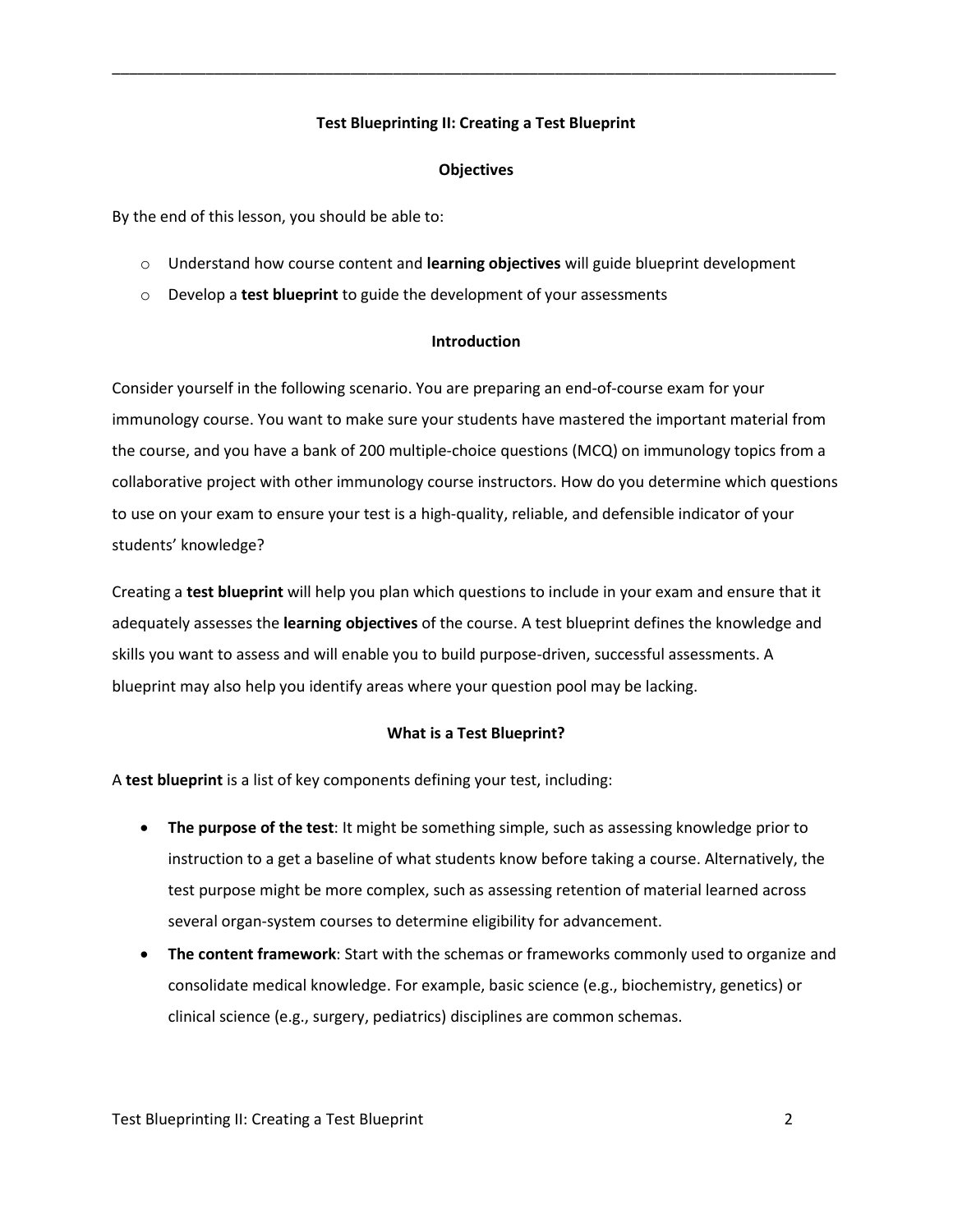**The testing time**: This includes amount of testing time available and the need for breaks, as well as other logistical issues related to the test administration.

\_\_\_\_\_\_\_\_\_\_\_\_\_\_\_\_\_\_\_\_\_\_\_\_\_\_\_\_\_\_\_\_\_\_\_\_\_\_\_\_\_\_\_\_\_\_\_\_\_\_\_\_\_\_\_\_\_\_\_\_\_\_\_\_\_\_\_\_\_\_\_\_\_\_\_\_\_\_\_\_\_\_\_\_\_

- **The content weighting (aka, number of items per content area)**: The number of questions per topic category should reflect the importance of the topic; that is, they should correlate with the amount of time spent on that topic in the course. For example, if there are 20 one-hour lectures, there may be 10 questions from each hour of lecture or associated with each hour of expected study. The number of questions per category can be adjusted up or down to better balance the overall test content and represent the importance of each lecture, as well as the total lecture time.
- **The item formats (e.g., MCQ, essay question):** The item formats should always be appropriate for the purpose of the assessment.

# **Benefits of Test Blueprints**

Test blueprints will help ensure that your tests:

- o Appropriately assess the instructional objectives of the course
- $\circ$  Appropriately reflect key course goals and objectives the material to be learned
- o Include the appropriate item formats for the skills being assessed

Test blueprints can be used for additional purposes besides test construction:

- $\circ$  Demonstrate to students the topics you value, and serve as a study guide for them
- $\circ$  Facilitate learning by providing a framework or mental schema for students
- o Ensure consistent coverage of exam content from year to year
- $\circ$  Communicate course expectations to stakeholders (e.g., trainees, other faculty, administration)

# **Content Frameworks**

An outline is one common way to organize a syllabus or plan a lecture. Sometimes, outlines are informal and simply list a few topics; other times, outlines are meticulously detailed with topics and subtopics at multiple levels arranged in a hierarchical manner. A course outline, along with the following list, can serve as starting points for identifying the content frameworks that will be part of a test blueprint:

- o Textbook table of contents
- o Lecture topics

Test Blueprinting II: Creating a Test Blueprint 3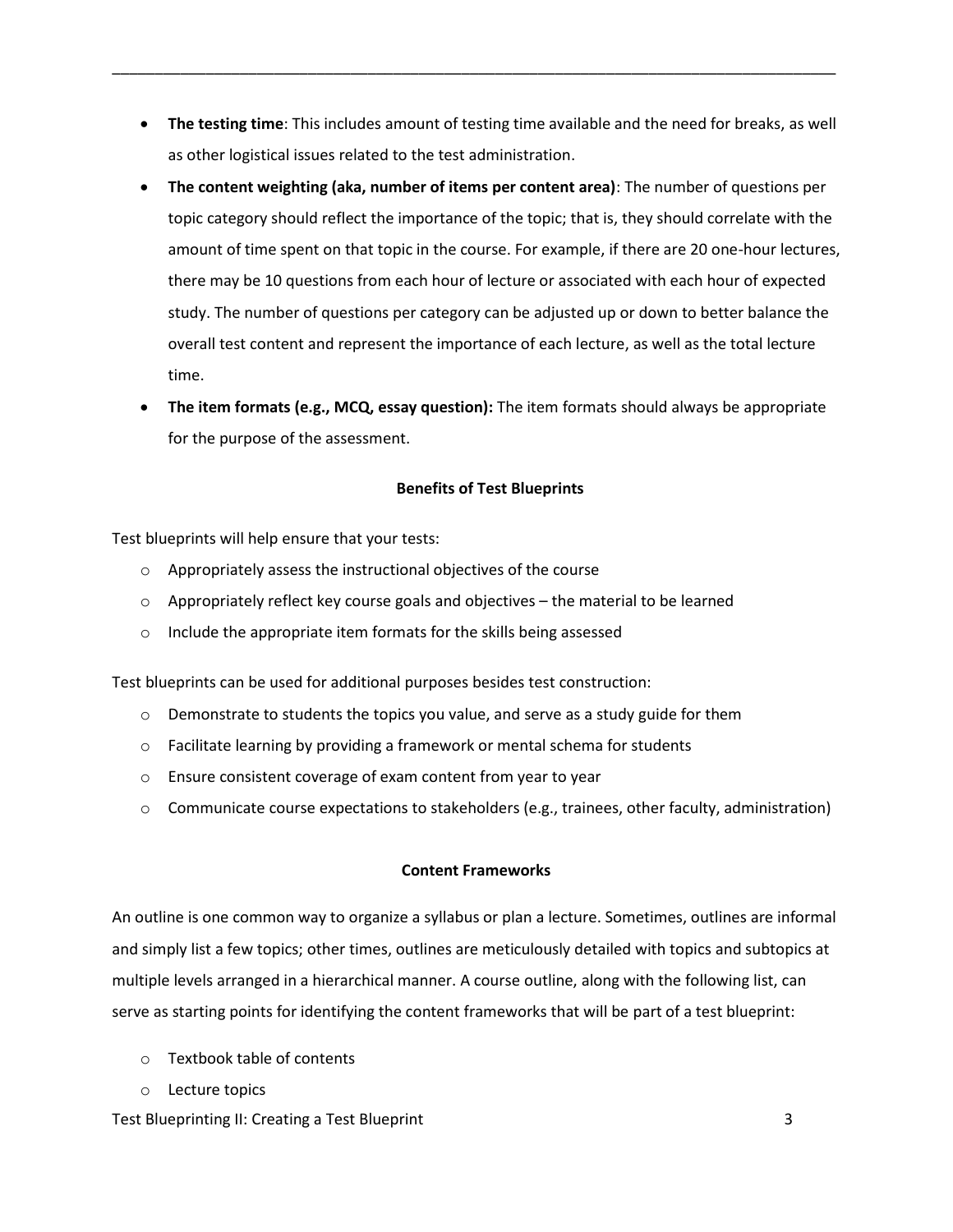- o Presentation slides
- o Patient cases
- o Laboratory experiments
- o Practice analysis
- o Behavioral objectives

Medicine provides several schema per content area, so there are often different ways of organizing the same material inside a given content area. Medical school curricula are frequently organized by discipline or by organ system. Another framework is physician skill or competency, which, in contrast to the discipline and organ system frameworks, focuses on what type of tasks a student should be able to perform. In the following table, every content area within Basic Science also fits into at least one schema.

\_\_\_\_\_\_\_\_\_\_\_\_\_\_\_\_\_\_\_\_\_\_\_\_\_\_\_\_\_\_\_\_\_\_\_\_\_\_\_\_\_\_\_\_\_\_\_\_\_\_\_\_\_\_\_\_\_\_\_\_\_\_\_\_\_\_\_\_\_\_\_\_\_\_\_\_\_\_\_\_\_\_\_\_\_

| <b>Basic Science</b> | <b>Clinical Science</b>            | <b>Organ System</b>                | <b>Physician Competency</b>             |
|----------------------|------------------------------------|------------------------------------|-----------------------------------------|
| Biochemistry         | Internal Medicine                  | Hematopoietic &<br>lymphoreticular | Interpersonal & communication<br>skills |
|                      |                                    |                                    |                                         |
| Genetics             | Surgery                            | Nervous                            | Medical knowledge                       |
| Pharmacology         | Pediatrics                         | Skin & connective tissue           | Patient care                            |
| Pathology            | Psychiatry                         | Musculoskeletal                    | Practice-based learning &               |
|                      |                                    |                                    | improvement                             |
| Anatomy              | <b>Obstetrics &amp; Gynecology</b> | Respiratory                        | Systems-based practice                  |
| Physiology           | <b>Family Medicine</b>             | Cardiovascular                     | Professionalism                         |
| Microbiology         | Neurology                          | Gastrointestinal                   |                                         |

# **Table 1. Content Areas Within Schema.**

The following image shows a list of medical frameworks or schemas that could be used in test blueprinting. These schema are arranged in progression from frameworks based on topics to those based on practice skills.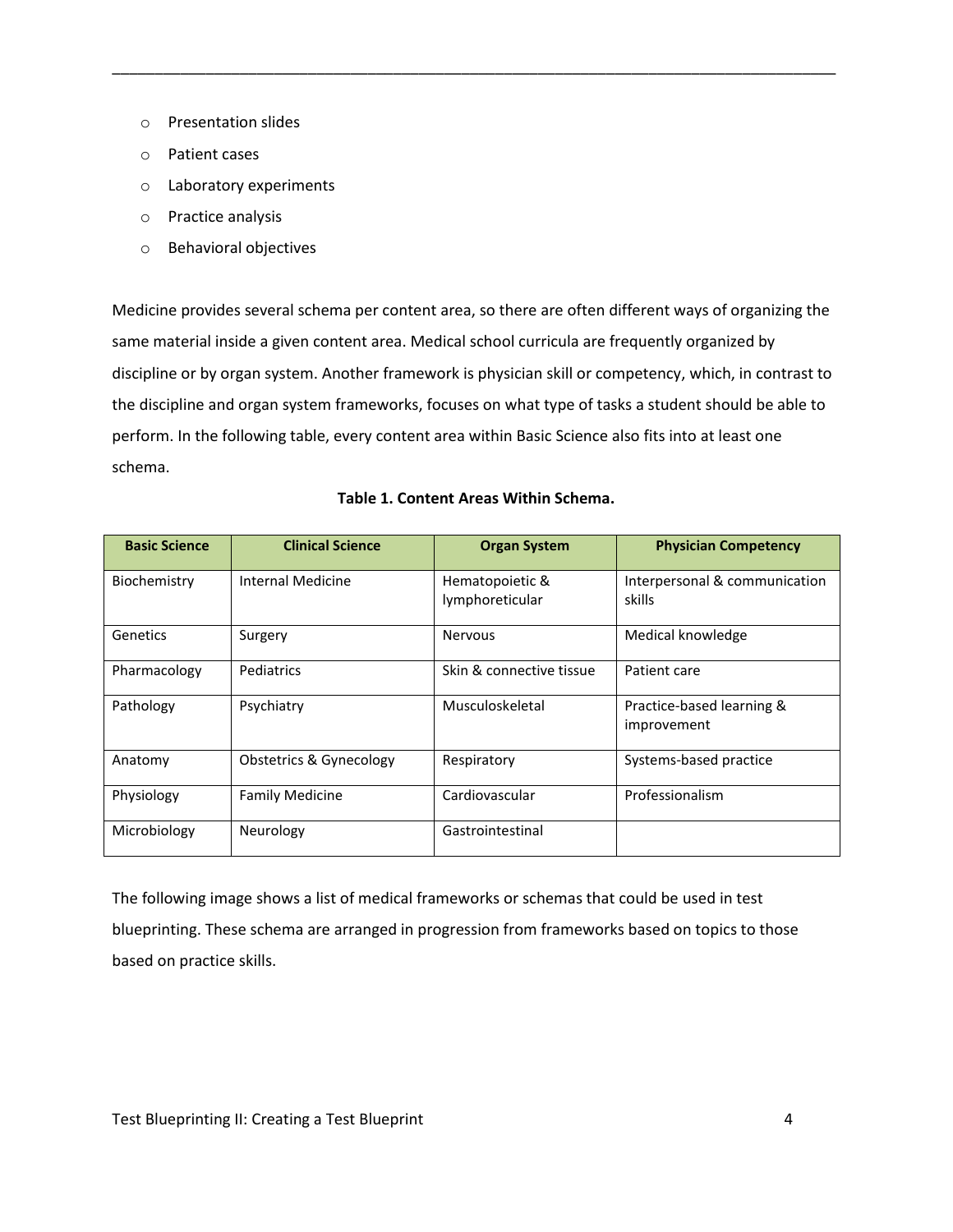#### **Figure 1. Continuum of Schemas By Knowing/Doing**

\_\_\_\_\_\_\_\_\_\_\_\_\_\_\_\_\_\_\_\_\_\_\_\_\_\_\_\_\_\_\_\_\_\_\_\_\_\_\_\_\_\_\_\_\_\_\_\_\_\_\_\_\_\_\_\_\_\_\_\_\_\_\_\_\_\_\_\_\_\_\_\_\_\_\_\_\_\_\_\_\_\_\_\_\_

#### **Knowing / Topic oriented**



**Doing / Practice oriented**

#### **Content Weighting**

Once you have identified a framework or schema to organize the test topics, you should consider the importance of each topic in order to determine the best content weighting for the test as a whole. The number of questions for each content area should reflect the importance of that content area. The following questions will help you determine the weight of each topic in the assessment:

- $\circ$  How much of your lecture time do you spend teaching this topic in your course?
- $\circ$  How much time are examinees expected to spend studying each topic area independently?
- o How much of the course textbook or lab time is devoted to this topic?
- $\circ$  How much of this topic will your students need to know as they move through their training?
- o What other topics should get about the same amount of test time as this topic?

The following table shows one example of a blueprint with content weighting. In this example, there is room for flexibility, that is, some topics have two days of lecture and require five questions, while others have two days of lecture and require eight questions. This flexibility allows for topics of similar importance that may contain content of greater complexity.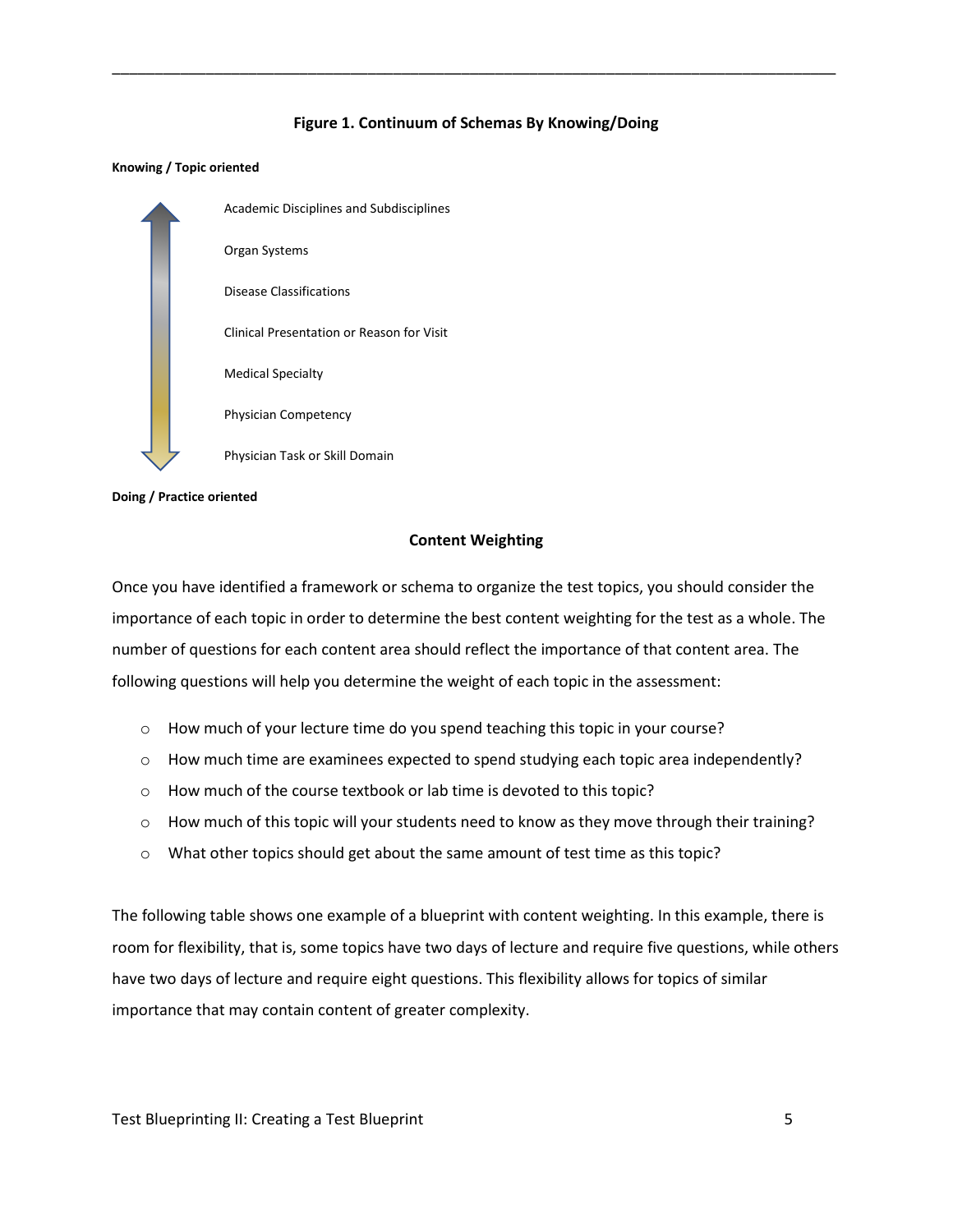| <b>Physiology Subtopic</b>               | <b>Lecture Days</b> | # of Test Questions |
|------------------------------------------|---------------------|---------------------|
| <b>Chemical comp of body</b>             | $\mathbf{1}$        | 3                   |
| Cell structure & genetic control         | 3                   | 12                  |
| <b>Cell respiration &amp; metabolism</b> | $\overline{2}$      | 5                   |
| <b>Neurons &amp; membrane potentials</b> | 3                   | 12                  |
| The nervous system                       | 3                   | 12                  |
| <b>Central and autonomic nerv sys</b>    | 1                   | 4                   |
| <b>Muscle</b>                            | 4                   | 16                  |
| <b>Blood &amp; blood clotting</b>        | $\overline{2}$      | 8                   |
| <b>Blood &amp; blood clotting</b>        | 1                   | 4                   |
| Cardiovascular system                    | 4                   | 16                  |
| <b>Respiratory physiology</b>            | 2                   | 8                   |

# **Table 2. Content Blueprint for Physiology.**

\_\_\_\_\_\_\_\_\_\_\_\_\_\_\_\_\_\_\_\_\_\_\_\_\_\_\_\_\_\_\_\_\_\_\_\_\_\_\_\_\_\_\_\_\_\_\_\_\_\_\_\_\_\_\_\_\_\_\_\_\_\_\_\_\_\_\_\_\_\_\_\_\_\_\_\_\_\_\_\_\_\_\_\_\_

You are not limited to using only a single framework or schema to plan your test. It is possible to combine frameworks to form a **blueprint matrix**. A blueprint matrix allows you to balance content across more than one framework. The following table shows a blueprint matrix with cardiovascular disease topics and physician tasks. The numbers refer to the number of questions in the test that will address that content. For example, two questions will assess diagnosis of ischemic heart disease.

| <b>Cardiovascular Content</b> | <b>Health and Health Maintenance</b> | <b>Diagnosis</b> | <b>Management</b> |
|-------------------------------|--------------------------------------|------------------|-------------------|
| Infectious and Immunologic    |                                      |                  |                   |
| Neoplasm                      |                                      |                  |                   |
| <b>Dysrhythmias</b>           |                                      |                  |                   |
| <b>Heart failure</b>          |                                      |                  |                   |
| <b>Ischemic heart disease</b> |                                      |                  |                   |
| Diseases of myocardium        |                                      |                  |                   |
| Vascular disorders            |                                      |                  |                   |

**Table 3. Content Blueprint by Content and Task.**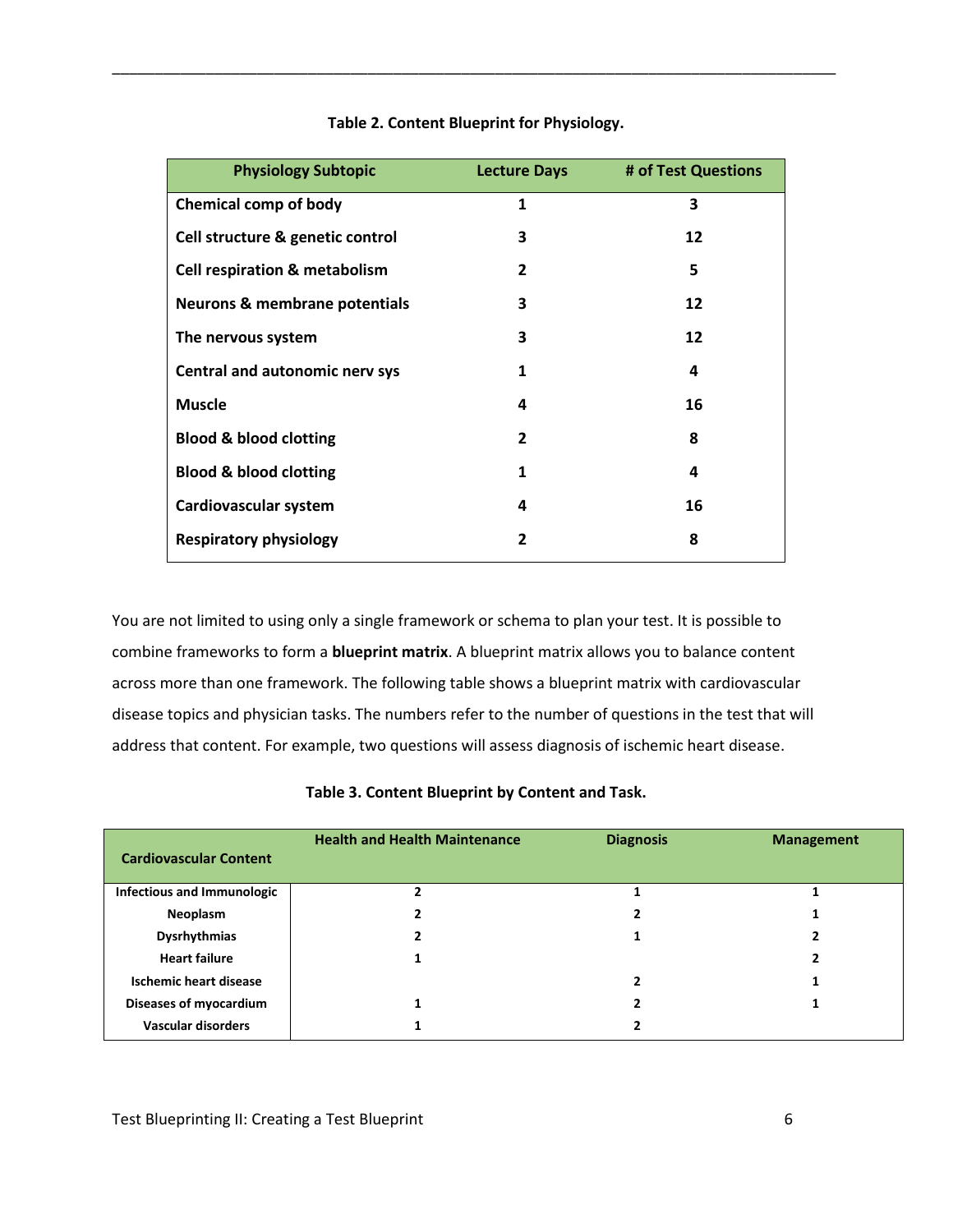#### **Blueprinting Performance Assessments**

\_\_\_\_\_\_\_\_\_\_\_\_\_\_\_\_\_\_\_\_\_\_\_\_\_\_\_\_\_\_\_\_\_\_\_\_\_\_\_\_\_\_\_\_\_\_\_\_\_\_\_\_\_\_\_\_\_\_\_\_\_\_\_\_\_\_\_\_\_\_\_\_\_\_\_\_\_\_\_\_\_\_\_\_\_

The principles described on the previous screens can also be applied to other types of assessments, including Objective Structured Clinical Examinations (OSCEs). Like a test blueprint, an OSCE blueprint will define the purpose of the test, and conditions for sampling, such as the skill being assessed and the organ system problem presented by the patient. The example OSCE blueprint shown below is organized by a framework describing communication challenges. Additional case information is provided to describe the patient's presenting scenario (the main issue).

| Case           | Age       | <b>Gender</b> | <b>Communication</b><br><b>Challenge</b> | Format              | <b>Scenario</b>                  |
|----------------|-----------|---------------|------------------------------------------|---------------------|----------------------------------|
| 1              | 10 months | F             | Informed consent                         | SP encounter        | Child need lumbar puncture       |
| $\overline{2}$ | 18        | F             | <b>Counseling for safe sex</b>           | <b>SP</b> encounter | Sexually active teen with herpes |
| 3              | 35        | M             | <b>Behavior change</b>                   | <b>SP</b> encounter | diagnosis<br><b>Weight loss</b>  |
| 4              | 45        | M             | Non-adherence                            | <b>SP</b> encounter | Non-therapeutic drug levels      |
|                |           |               |                                          |                     |                                  |
| 5              | 65        | M             | <b>Behavior change</b>                   | <b>SP</b> encounter | <b>Smoking cessation</b>         |
| 6              | 75        | F             | Delivering bad news                      | 2 SPs (mother       | Dementia diagnosis               |
|                |           |               |                                          | and daughter)       |                                  |

#### **Table 4. Content Blueprint for OSCE.**

#### **Classifying Test Questions**

To make creating a test even easier, as you develop and collect test questions or cases, classify them according to the same frameworks you use for your blueprint. This will help you find specific material from your pool more efficiently and keep track of needs during the item or case-writing process. The following table shows some sample test items coded for diagnosis and organ system.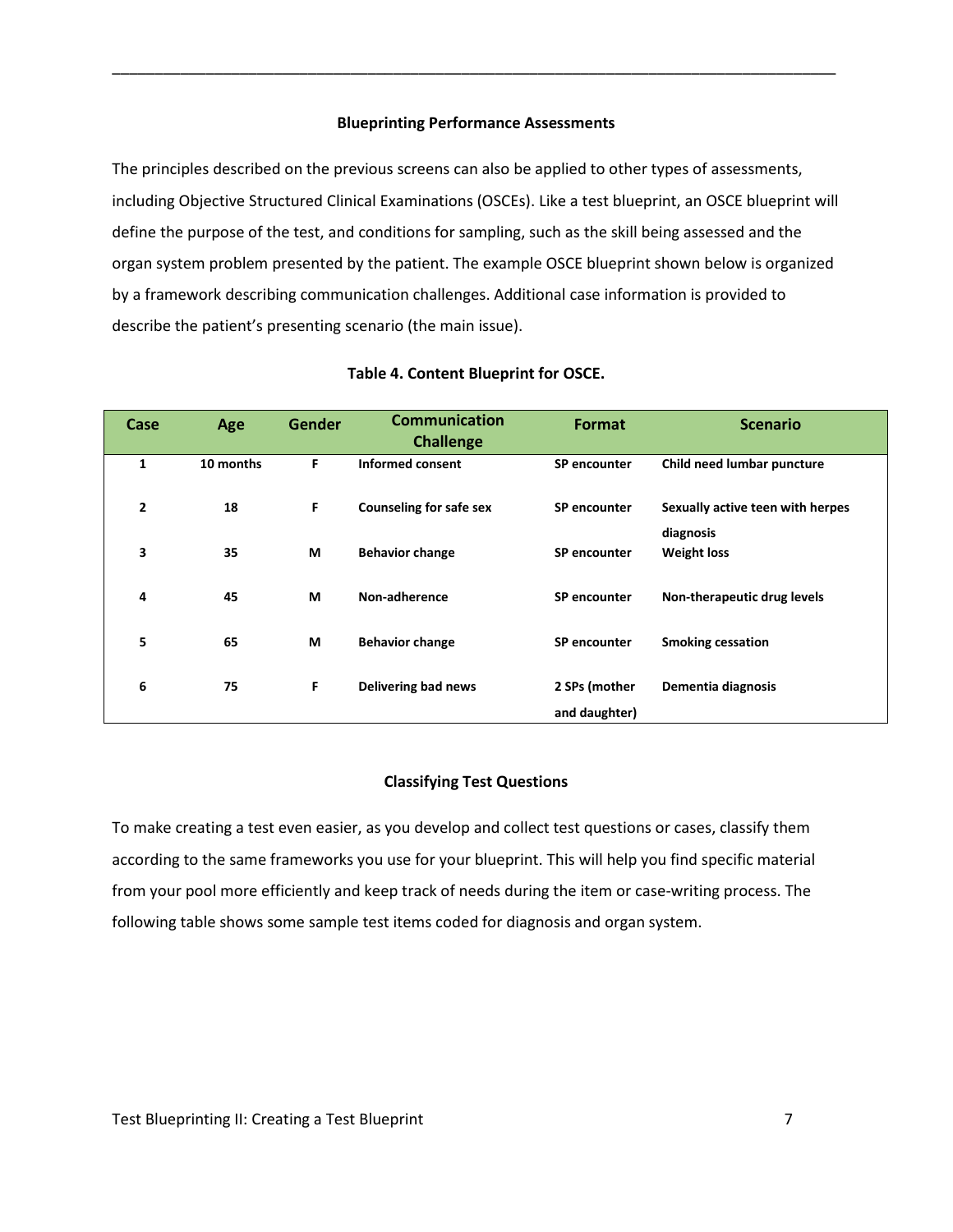| <b>Diagnosis</b>            | <b>Organ System</b>                 | <b>Question</b>                                                                                                                                            |
|-----------------------------|-------------------------------------|------------------------------------------------------------------------------------------------------------------------------------------------------------|
| Cancer, skin, squamous cell | <b>Skin &amp; connective tissue</b> | A 72-year-old man who is a retired construction work<br>comes to the physician because of a lesion on his face for<br>3 months. Physical examination shows |
| Cancer, cervical            | Reproductive                        | A 42-year-old woman, gravida 2, para 2, comes for a<br>routine examination. She has a history of vulvar<br>condylomat acuminata                            |
| Cancer, lung                | Respiratory                         | A 74-year-old man has had confusion for 2 weeks. He has<br>smoked two packs of cigarettes daily for 50 years                                               |

# **Table 5. Items Coded by Diagnosis and Organ System.**

\_\_\_\_\_\_\_\_\_\_\_\_\_\_\_\_\_\_\_\_\_\_\_\_\_\_\_\_\_\_\_\_\_\_\_\_\_\_\_\_\_\_\_\_\_\_\_\_\_\_\_\_\_\_\_\_\_\_\_\_\_\_\_\_\_\_\_\_\_\_\_\_\_\_\_\_\_\_\_\_\_\_\_\_\_

Here are some additional ways to classify test material.

- o Age (e.g., pediatric, adult)
- o Gender
- o Site of care (e.g., clinic, emergency department)
- o Disease
- o Presenting complaint
- o Examinee level (e.g., end of course, end of year)
- o Task

#### **Putting It All Together**

# Blueprinting can help **you**:

- o Assess the instructional objectives of the course or instructional period
- o Avoid over- or under-representing a topic in your test
- o Use appropriate formats for the skills being assessed
- o Show students the topics you value